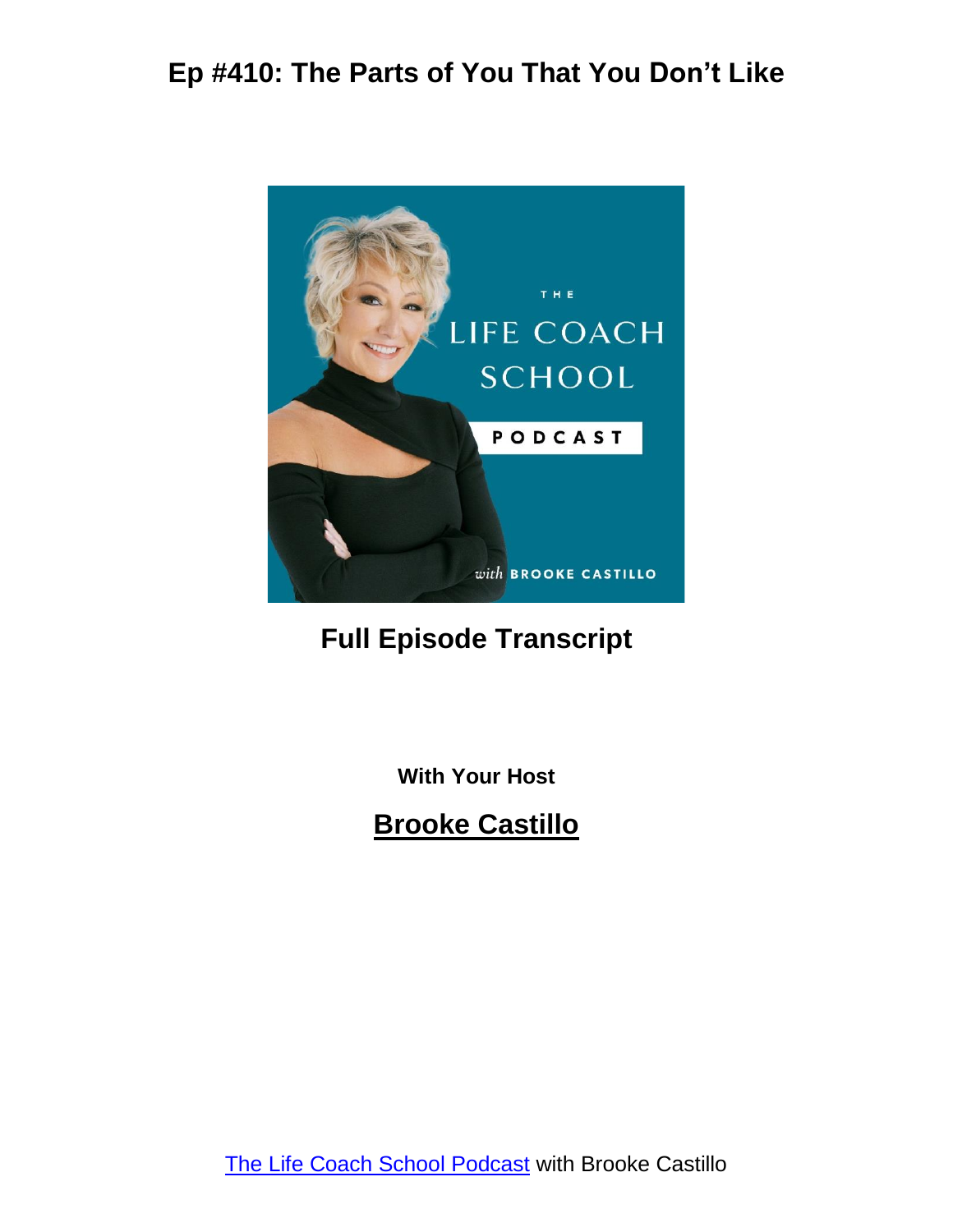You are listening to *The Life Coach School Podcast* with Brooke Castillo episode number 410.

Welcome to *The Life Coach School Podcast*, where it's all about real clients, real problems and real coaching. And now your host, Master Coach Instructor, Brooke Castillo.

Well hello, my friends. How are you? I'm so happy. I'm so happy to be here with all of you. I just watched my son play golf in Scottsdale. He was trying out for the Phoenix Open. He missed it by one stroke. Yikes. I have never seen – he shot a 65. This man of mine that I made from scratch is tearing up this golf course, my friends. I'm so happy.

We are going to do a podcast. He texted me one day and said, "Hey, I want to do a podcast with you on success and doubt, on having doubt when you're being successful." And I thought that was such a great idea. And I love talking to him about stuff like that. And he has such a great mental coach that he's been working with. And it will be fun to tell you what his mental coach told him.

And he just played such beautiful, amazing golf. I'm so, so, so proud of him. And then, I just got back from Miami. I spoke at my friend Tonya Leigh's event. That was a great time. And I really enjoyed being with my girl, my Tweedledee.

We had so much fun together on that stage. So, I'm looking forward – she's going to come speak on my stage for the mastermind that we're doing in April for certified coaches. And so, excited to have kind of repeat of that. It will be amazing.

But today, I want to talk to you about that part of you that you don't like. Because I feel like I've done a lot of coaching with people on this recently, and one of the things that we have to remember is that we are human beings, and that we come with complete worthiness, complete perfection at our core.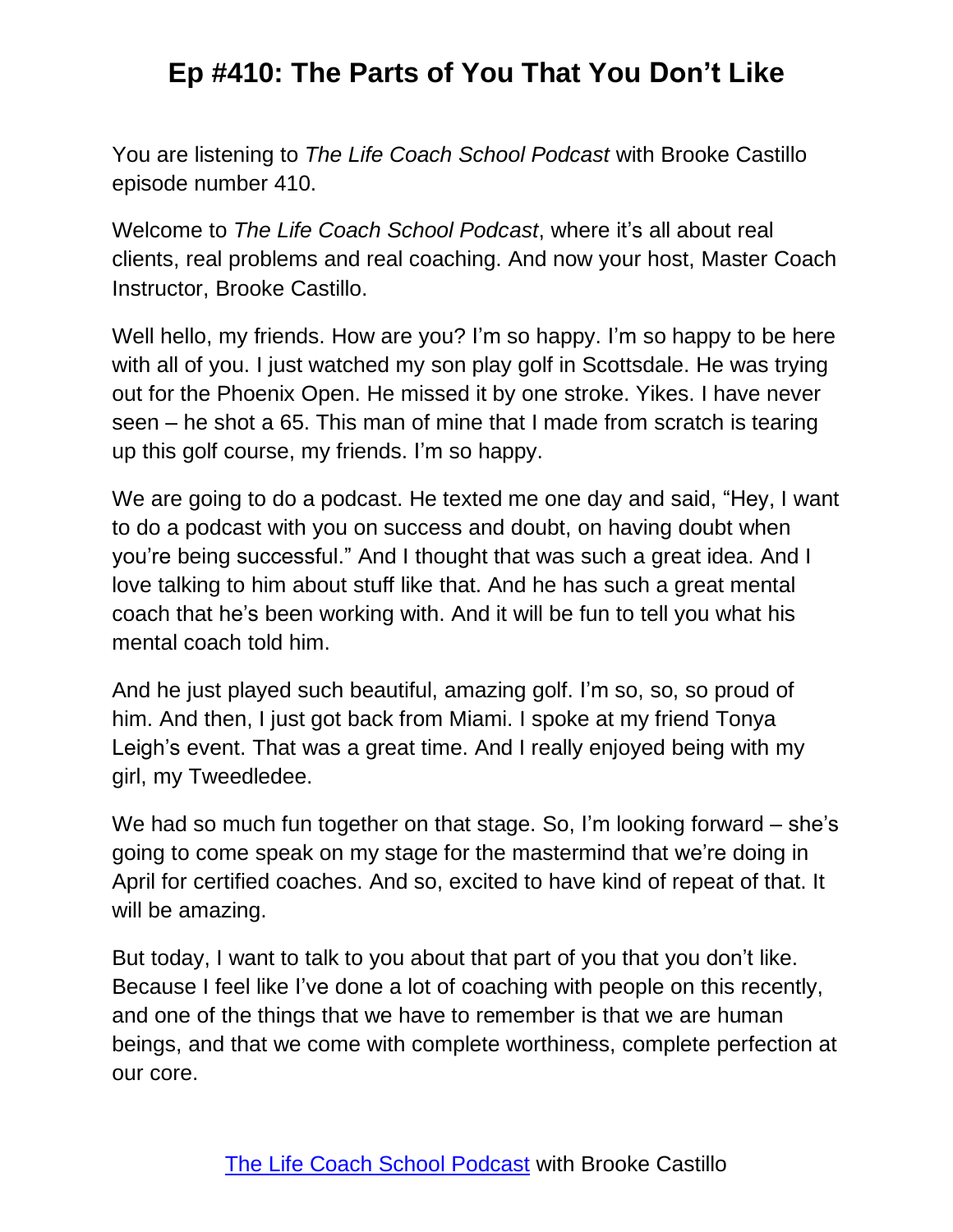And what that means is that, as humans, we are going to have amazing, wonderful, extraordinary experiences where we're giving and we're kind and we're lovely and we're amazing. And then, we're also going to have the other half, the part where we're not all those things and not the things that we want to necessarily be.

And I want to help you address the part of you that you don't like because there's a lot of, I think, unnecessary suffering and unnecessary judgment. When it comes to getting feedback or discovering other people's opinions or getting other people's judgments or seeing where we think we fall short in certain areas, that I think is completely unnecessary, and that we can drop the suffering on top of the suffering if we just accept that we are not perfect human beings in the sense that we are not meant to show up completely aligned with how everyone would have us. But we are perfect human beings in that we are the 50:50.

One of really cool authors – she's a late life coach. Her name was Debbie Ford. And she talked about embracing our shadow side. And I think she was the first person that really gave me permission to embrace the part of me that's kind of a bitch and not try and hide it and not try to pretend I'm not that, but just to really embrace it.

And I think Oprah was the other person that kind of gave me permission, when she was talking about how she's not nice, but she's generous. And that rang true for me too. I'm very generous, but I'm not very nice in the sense that I'm just not. I'm very kind and I'm very generous, but nice is not something that I am.

And so, it's really fun to have other people in your life that are these things and to see the contrasts in your energy, and to also see that you don't have to be everybody's best asset in order to be amazing. And when you embrace and accept who you are and the parts of you that are not your favorite parts but you embrace them anyway, that is a really good time.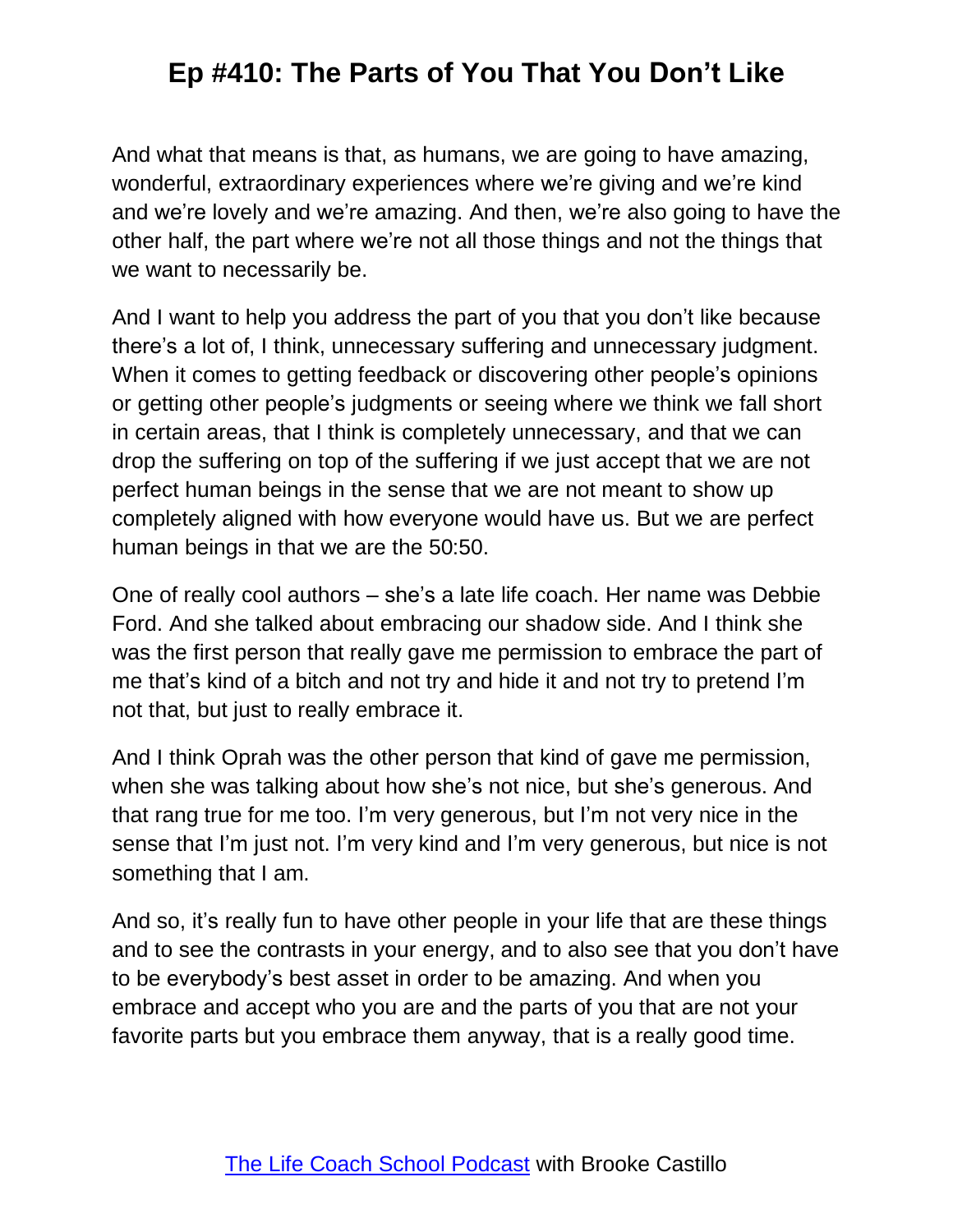So, I think one of the easiest ways to start with this conversation is to just start with your physical body and really tell yourself the truth, what you aren't liking about it. Do you wish you were taller or shorter or younger or prettier or had better hair or had different skin? What is it? What is going on for you? And noticing how this is kind of maybe running in the background.

And it's interesting because I talked to Tonya Leigh a lot about self-image and looking in the mirror. And you can listen to that podcast that we did on that. And a lot of us kind of avoid even seeing the parts of us that we, quote unquote, don't like, so we don't get a chance to kind of explore them and accept them and allow them, so we end up just resisting them and pushing them away and keeping them unconscious.

But when you think about what is it about maybe your physical body that you're not truly allowing or accepting? I'm not even talking about liking it or learning to love it. I'm just talking about acknowledging that it's there and that it's real and that you have thoughts about it instead of just avoiding it. And also, really understanding your relationship with yourself as it starts with your physical body. So I do think it's a wonderful place to start.

So, one of the things that you might have heard me say and that I say a lot, like when I look in the mirror, I'm like, "This is what we've got today, sister. This is what we're dealing with." And there are things that are happening to my body as I get older that are fascinating to see. There are things that are happening to my body as I work out, Five Pounds Stronger, still going stronger, still there, still lifting, still not enjoying it.

There are parts of growing my hair out and different kinds of makeup and different outfits, and all of these things bring up all different kinds of thoughts about myself. And there are things that I don't like.

And so, how do we deal with those things that we don't like? We don't pretend to like them, but we just acknowledge that we don't, and try to understand them and let it be okay.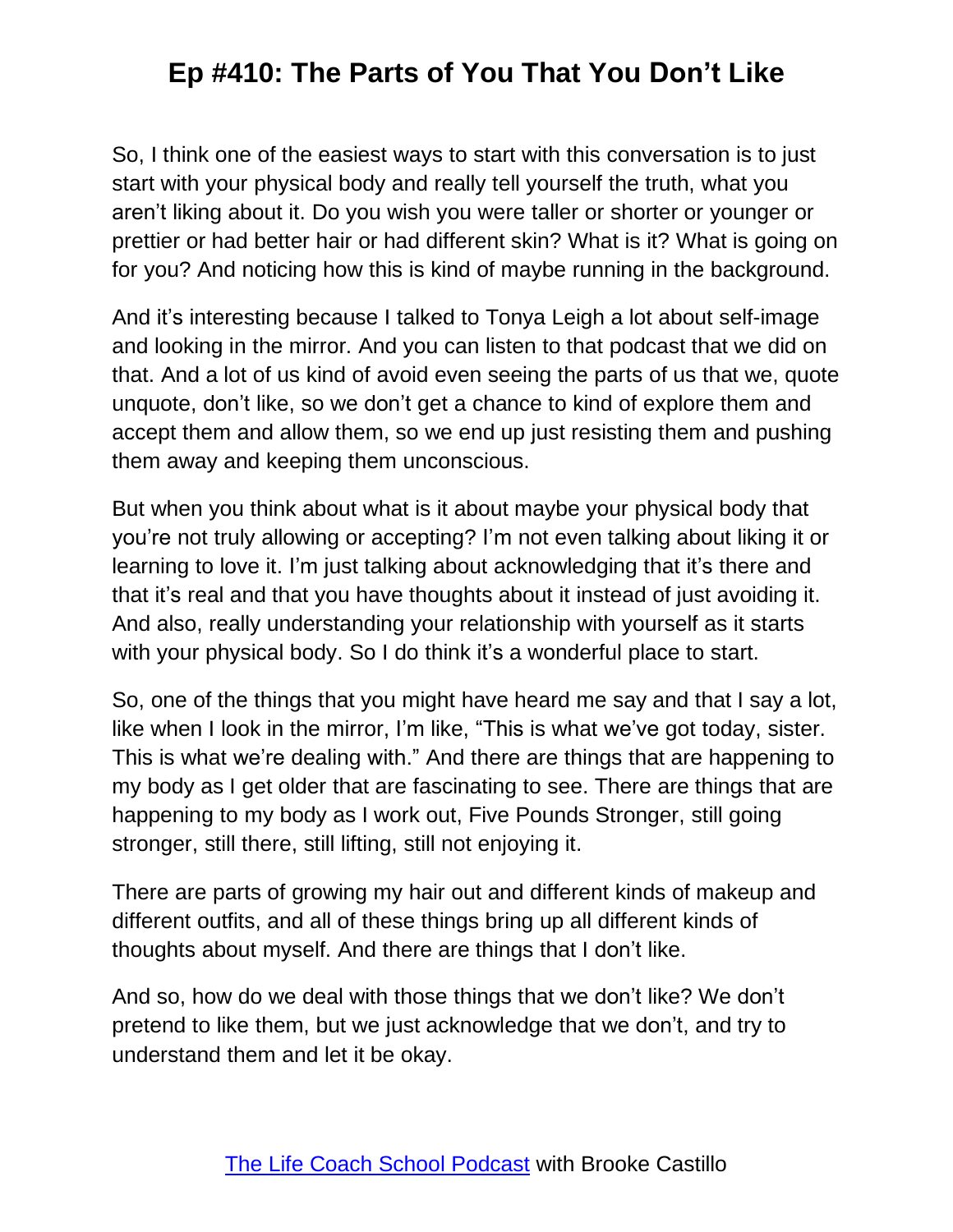"Do I wish this were different? Yes, and…" and how can this be what we have today? How can we embrace all of it and accept all of it?

And one of the other ways that I really find it powerful to do is I was given all of this for a reason. There's a reason why I don't look like that, or there's a reason why I don't look like this. This is what I have, and this is perfect for me in all the ways.

And especially in the ways that I don't like or in the ways that don't match socialization or the ways that don't match the standards of beauty. This is an opportunity to be with me in that space. And it doesn't mean that we don't try to improve ourselves and we don't take care of our health and that we don't change the things we want to change.

But we change them or work on them or accept them from a place of love, even though we don't like those things. Do you hear what I'm saying? I'm not saying we have to love every single thing, but we can be loving to ourselves as we don't like something about ourselves.

And as we move past the physical part of us, we can start evaluating maybe our personality and ways that we don't show up in the way that we wish we did or we're not perceived in the way that we would love to be perceived because that's not who we are, that's not our personality, that's not what comes naturally to us.

And can we accept those parts of ourselves? Do we yell too much at our kids? Can we accept that without beating the crap out of ourselves? Do we procrastinate a lot? Do we luxuriate a lot? I say luxuriate instead of being lazy because I learned that from my friend Lauren, who is my luxuriating idol. She owns her life in a way that inspires me. And she would never, ever use words like lazy to describe herself. She would use words like, "I'm luxuriating."

And she is right. And I love learning from her. I told her I thought she should be a coach, to teach people how to do this. Because we're not as good at this as she is. She treats herself with such love and care and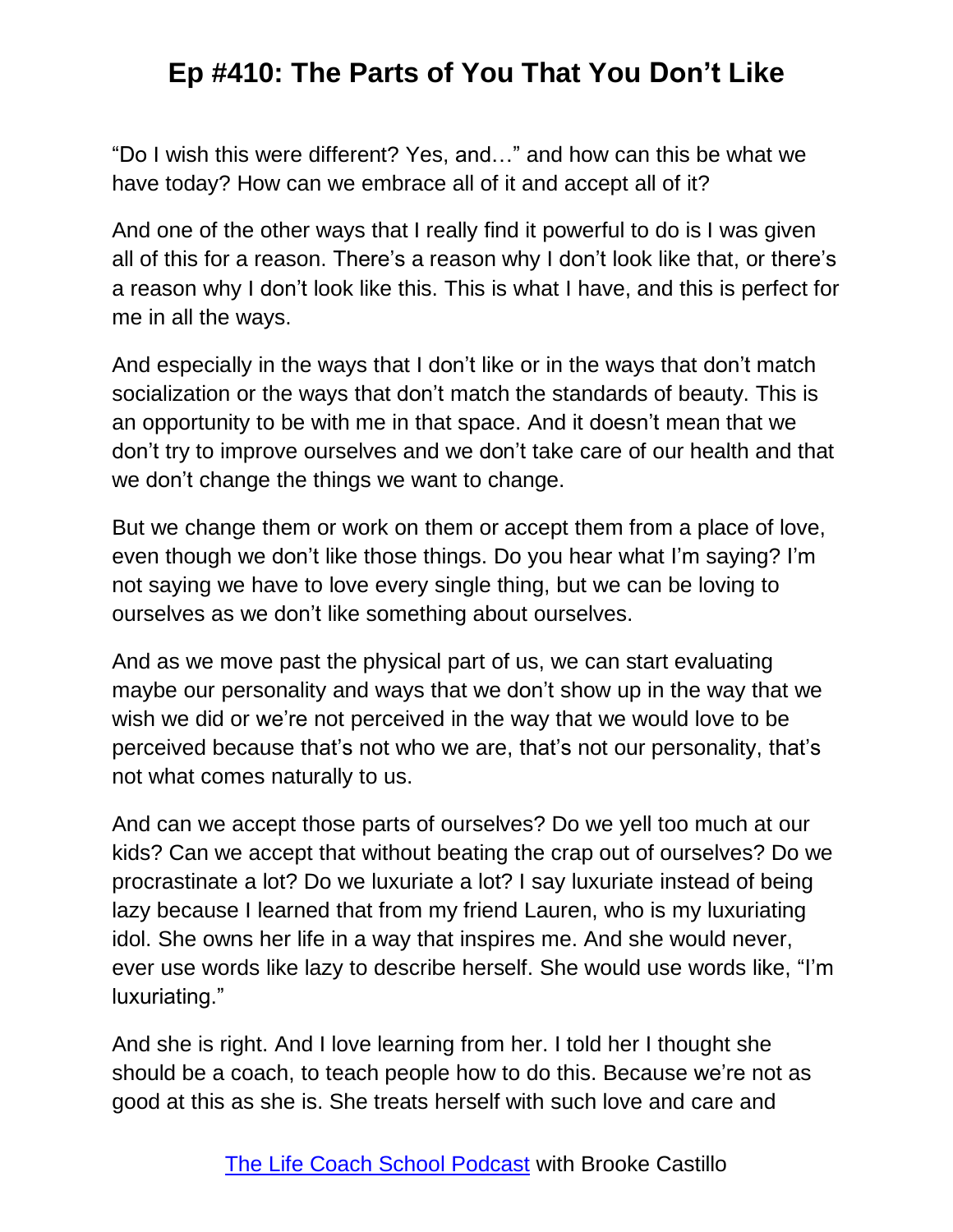respect in that way. And so, what are the parts of you that maybe aren't the same as other people, that maybe aren't as ambitious or hard-driving or hustling, or maybe aren't as relaxed and calm and present as you want them to be?

And can you acknowledge those things and not use them against yourself and not beat yourself up for them, but acknowledge and accept and love yourself anyway? Love yourself. Change what you want to change, but don't change what you don't want to change. And be who you are, not in a way that's like, "Too bad, this is who I am. Deal with it," but in a way where you're gentle and kind with a loving presence with yourself of understanding that.

No one is meant to be all things to all people. When you look at all of the personality characteristics of great people, and they're kind and they're loving and they're ambitious and they're altruistic and they're relaxed and they're ambitious, like, you look, there's so many contradictory positive assets that one person literally cannot have them all.

And when we idealize people and put them on pedestals and then compare ourselves to them, we cause ourselves unnecessary suffering. So, when you look at yourself, I like the idea of looking at yourself with all of the ingredients that make up you.

I want you to look at the spicy part of you, the grumpy part of you, the lazy part of you, the challenged part of you, all of those parts of you, the part of you that doubts yourself, that's scared, that runs away, that part of you that nobody knows you're judging, the part that you try and hide from the world, that's the part I'm talking about.

Can you find a way to be in relationship with that part of yourself, that's nonjudgmental, that's non-hateful, that's accepting and loving?

One of the ways that you can probably do this is, when you think about your favorite people, the people you love the most, unless you're idealizing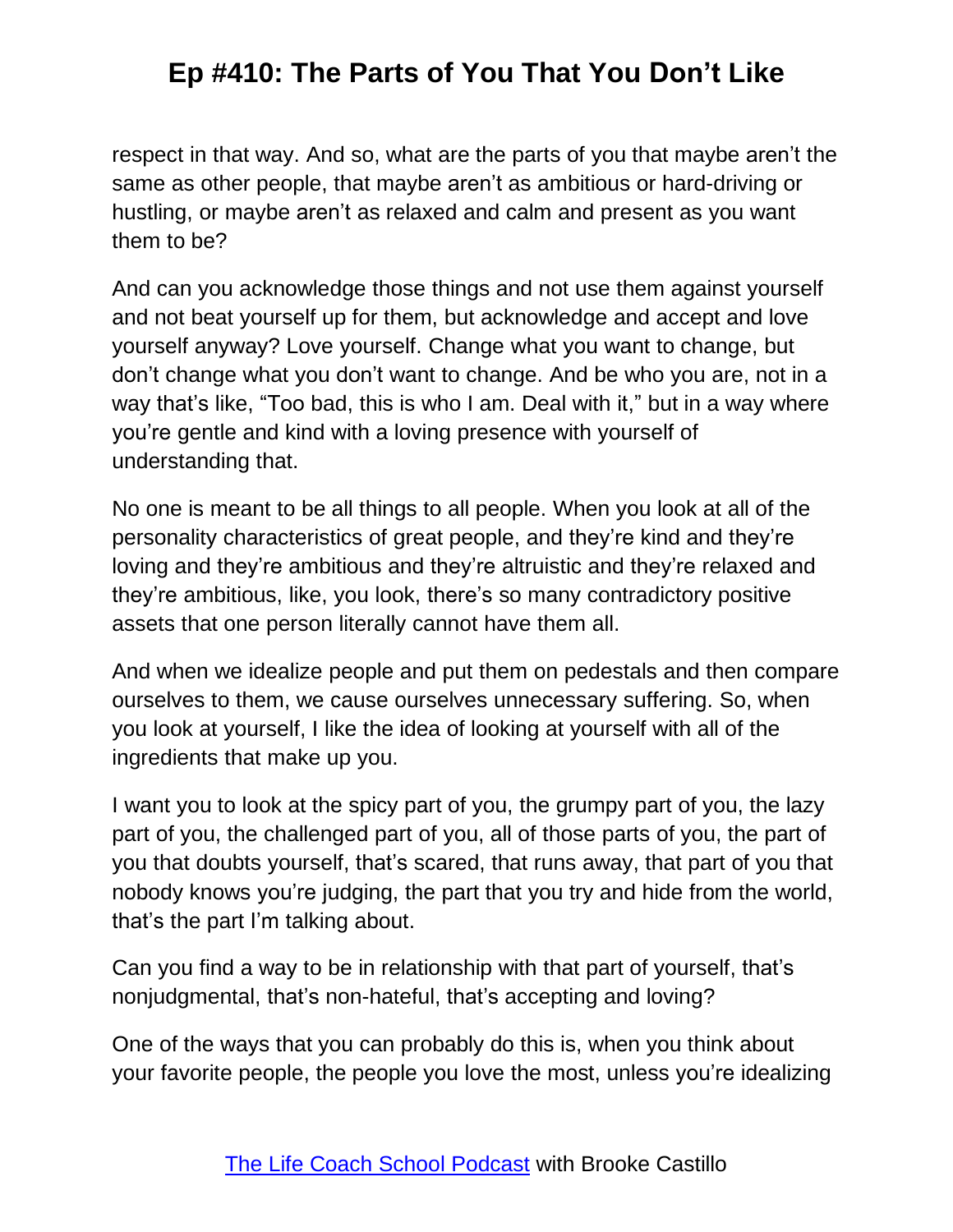them and putting them on a pedestal in your mind, you do recognize that there are parts of them, not so great, not their best features.

And you know that and you accept that and you love the heck out of them anyway. If you're smart, you don't try and change them. You just try and hold space for them to be human and to let them, as humans, be who they are. But can we do that same thing for ourselves?

Can we be less punitive with ourselves? Can we accept the part of us we don't like and actually like that we don't like it?

Because I don't know a person on the planet that doesn't have something about themselves that they wish were different. So, what if we just accepted that and didn't let it cause us so much pain, didn't pretend it wasn't there, didn't resist it but just saw, "You know, I'm not good at holding down a job. I'm not good at paying my bills. I'm not good at…" whatever it is that you're struggling with in your life, "I'm not good at being in a relationship, I'm not good at listening."

And can we embrace the shadow, as Debbie Ford would say, and see that there are benefits to those things and there are things that make your life harder because of them, and God bless you. Blessed is you to know that you are worthy anyway.

I was giving some feedback to an employee. And it was really challenging feedback for me to give because the feedback I was giving to this person is also feedback I have received.

And sometimes, we work so hard to be one way because we want maybe to be more confident, we want to be more successful. And then, we get criticized for that very thing. And it's just so defeating.

It's like, we worked so hard to be this way, "And now you're telling me it's wrong and it's bad and I shouldn't be this way."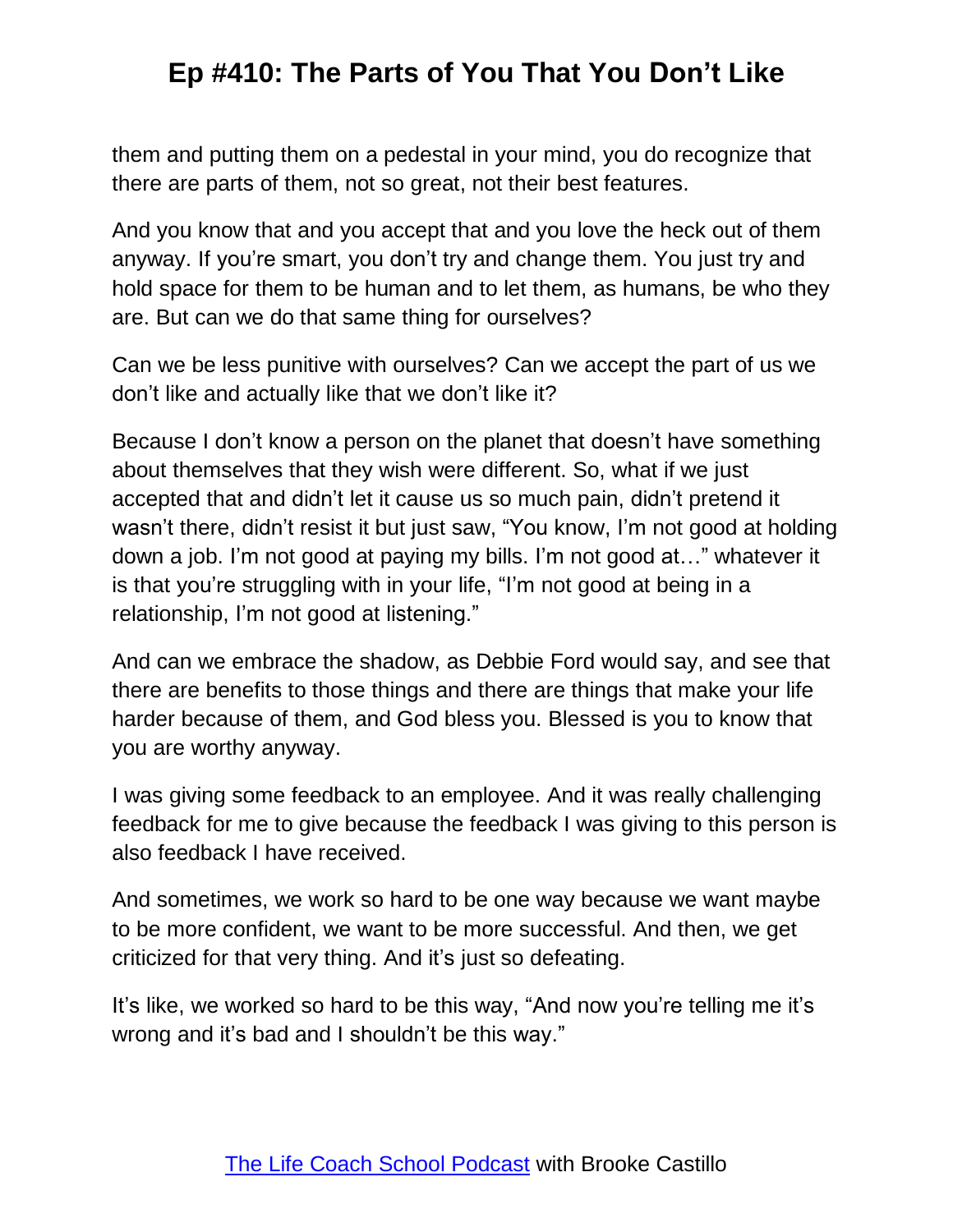And one of the things I said – and it was really profound for me to think about afterwards – is, "Sometimes the thing that makes me so successful is also the thing that is the most challenging when it comes to being with other people or playing nice. And so, how do we hear that feedback, still know that we're worthy, still know that we're amazing, make choices that make our life easier without debilitating ourselves? Without the crushing shame that comes with, "There must be something wrong with me because I'm experiencing so much shame when I'm given this feedback."

And I will say that when I do this work on myself, I don't like this about myself, "And that's okay," is what I add to the end. I am impatient, and that's okay.

Notice how just saying, "I'm impatient and that's okay," makes me more patient. It's wild. It's like when we accept that we are experiencing this thing, then we can allow it to be there. There's less tension around it. There's less fuel for it.

And then maybe instead of saying, "I am impatient," we can just say, "I'm experiencing impatience right now. It's not who we are, it's just what's happening right now because of what I'm thinking." And then all of that becomes lighter. All of that becomes less heavy in our lives.

We can separate out who we are as worthy, perfect, human, fallible human beings, then we can see that everything else is just part of the experience of being alive. And we can make it mean something.

And so, I have found that listening and hearing and accepting – this is something Byron Katie really taught me, is that when somebody has an observation about me, that instead of resisting it, I can allow it and accept it and find the truth in it. And that has really set me free in so many things in my life, when people accuse me of things, I'm usually agreeing with them.

And now, we just apply that back to ourselves and when we're accusing ourselves of things and when we're judging ourselves of things and when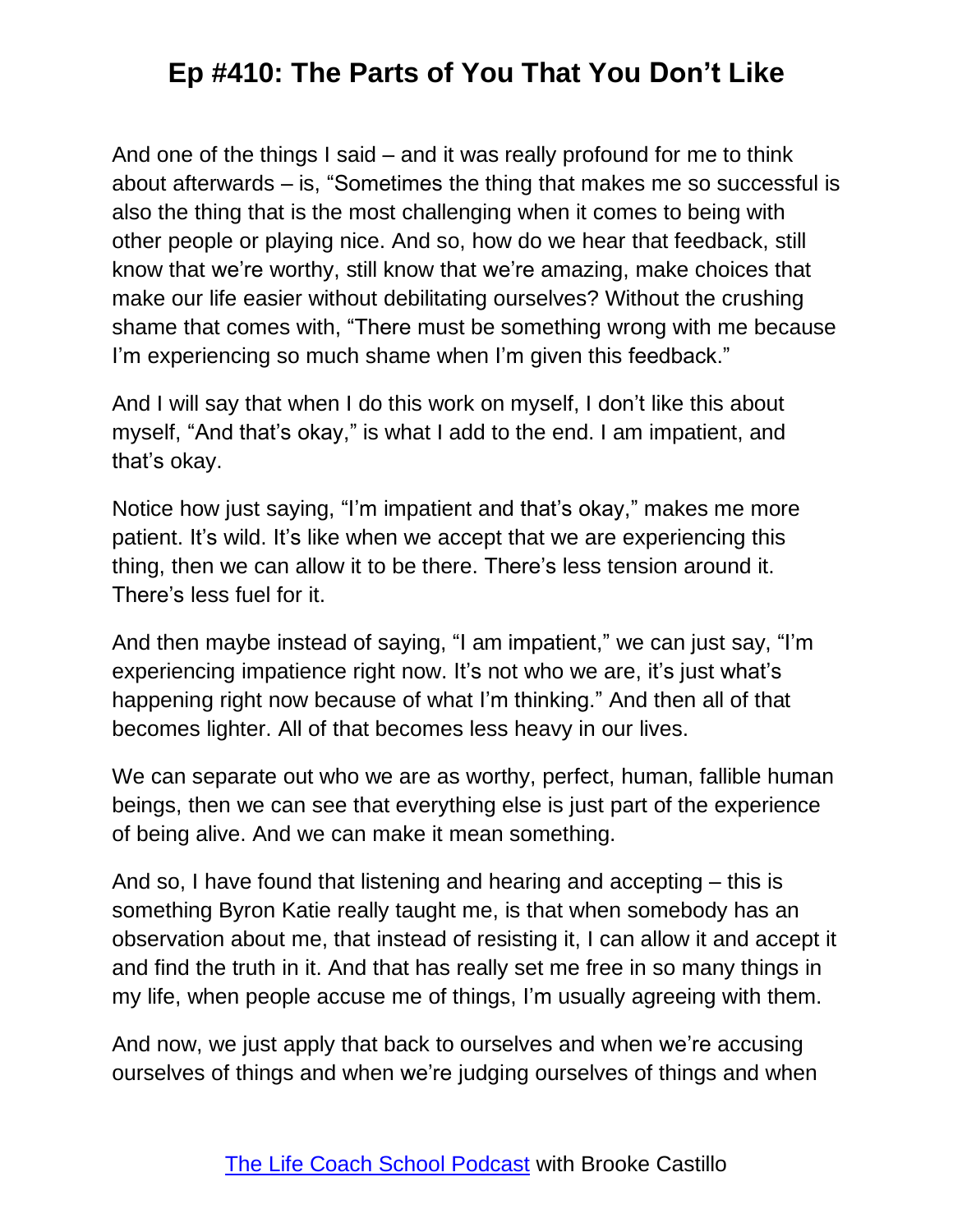we're not liking certain things about ourselves, how are we handling that? Are we even taking the time to handle it?

So, here is my suggestion to you. Sit down one day and write down what you don't like about yourself and try to be playful with it, and try to be loving with it, and try to be compassionate with it, and separate it out from your value as a human, your worthiness as a human, and see it for what it is; just an opinion that you're having about you. Not in an effort to change it. Not in an effort to create an alternative reality for yourself. But just to notice that you're not liking certain things about yourself.

We have to bring them to the light of day and acknowledge them before we can change them, if we decide to. And ironically, the easiest way to change something is to establish some authority over it, to acknowledge it, to talk about how true it is.

And when you're defensive with your own self, when you're denying with your own self, you affect that self-love relationship. You're like, "You shouldn't be this way. You shouldn't look this way. You shouldn't wear that. You shouldn't show up this way. You shouldn't be so lazy."

Whatever it is that you're telling yourself that you shouldn't be because you don't like that about yourself, what if you just accepted that, "Yes, it is normal to have parts of me I do not like? That is part of my human experience today."

It's all part of it. We're not supposed to eliminate it. Now, the way we're socialized is every single thing that could be wrong about us, we are supposed to solve, on every single commercial we've ever seen.

What if there's nothing to solve? What if it's, "Yes, and… I'm this, and I'm also that. I'm this, and that's part of my human experience," and I can accept that about myself and own that.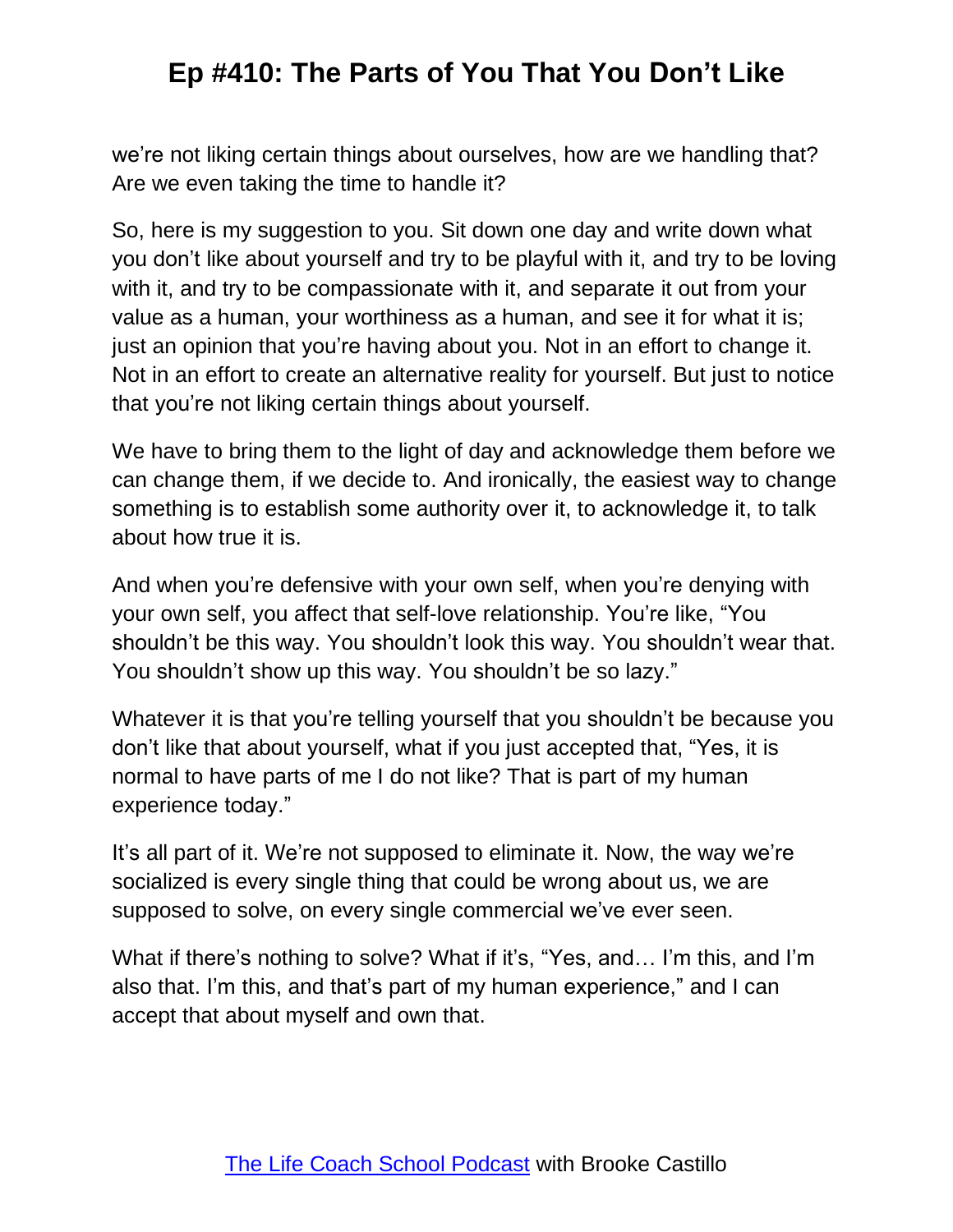And when it hurts other people or other people have feedback about it or other people want to tell me about it, I can open to it and say, "Yes, that is who I am."

You've all seen me do this with money, right? You're so – I hear all the time, "You're so outspoken and you brag about your money all the time and you talk about how much money you make all the time and you're so over the top about it."

Yes, yes, I am. And that's where I'm at. That's what is. And there are parts of that that I don't like about myself. I'm very direct when I talk to people. And sometimes that doesn't work out very well. And sometimes, I end up having to apologize. And sometimes, I end up wishing I hadn't said a certain thing in a certain way to a certain friend.

And I know that's true about myself. I don't like that about myself sometimes. And I love myself anyway. What is it for you?

I hear in some of your minds that you think, if you accept that maybe you're overweight or you accept that you procrastinate or you accept that maybe you're always late all the time or you accept that you're impatient, that that will prevent you from changing those things that you maybe want to change because you don't like them about yourself.

And I want to tell you, the exact opposite is true. In order to change something you don't like about yourself, you have to own it. You can't pretend it's not true. You can't hate on it and resist it and expect to change it. You have to accept it first because that's where you get the authority.

And when you carry it around as a truth and with acceptance and knowing that for sure for the rest of my life, stuff's going to come out of my mouth, it's going to be out loud, that someone's not going to expect, and they will end up feeling hurt.

I know this is true. I don't like that it's true, but I know that it is. And I love them and I love me anyway. And I know that's how I am.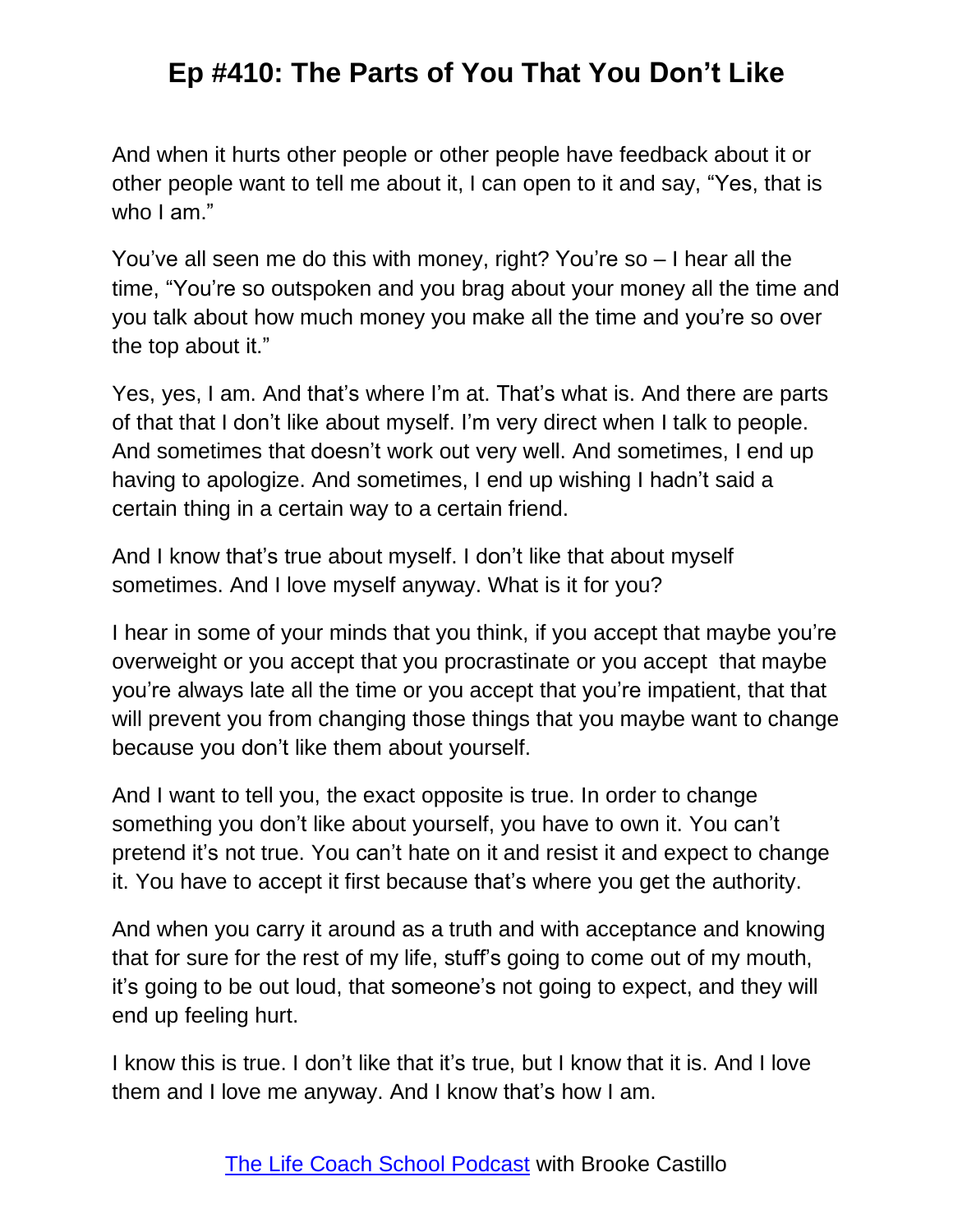That very thing that I don't like about myself in that context is the exact thing that makes me such an exceptional coach. I'm not afraid when I coach people. I know how to hold space. I know how to communicate to them. I know how to be honest with them and tell them the truth.

And so, I accept all of it as this big, all-encompassing life and humanness that is me, Brooke Castillo, including all the things I do not like. I'm not going to pretend I don't like them anymore.

What are the parts of you that you don't like? Don't try to talk yourself out of them. What if you just accepted them? What if you just winked at them? What if you just owned them? And when other people bring them up to you, what if instead of being defensive about them, you just walked right up to them? The thing, not the person. Walked right up to the thing that you don't like about yourself and hugged it and owned it?

I'll tell you a funny story. I was talking to someone on a dating app and I asked him how tall he was. And clearly, this was not the right thing to ask this person. This person was not very tall, and clearly did not like that they were not very tall, had not accepted that they didn't like that they were not very tall.

And that was not my intention of asking the question. That was not preventative for me of this situation. But we came back like, "What a rude question. I find you very rude." I was like, "Wow, that is not sexy, my friend."

But had I asked how tall he was and he would have owned it and been like, "Yeah, this is how tall I am and this is what's up," and maybe he wishes he was taller but owned that he wasn't, it would be just a very different experience. Not only for me with him, but for him with him. Do you see what I'm saying?

So, what are those things in your life that you can explore? What are the parts of you that you don't like? Don't try to like them. But find a way to